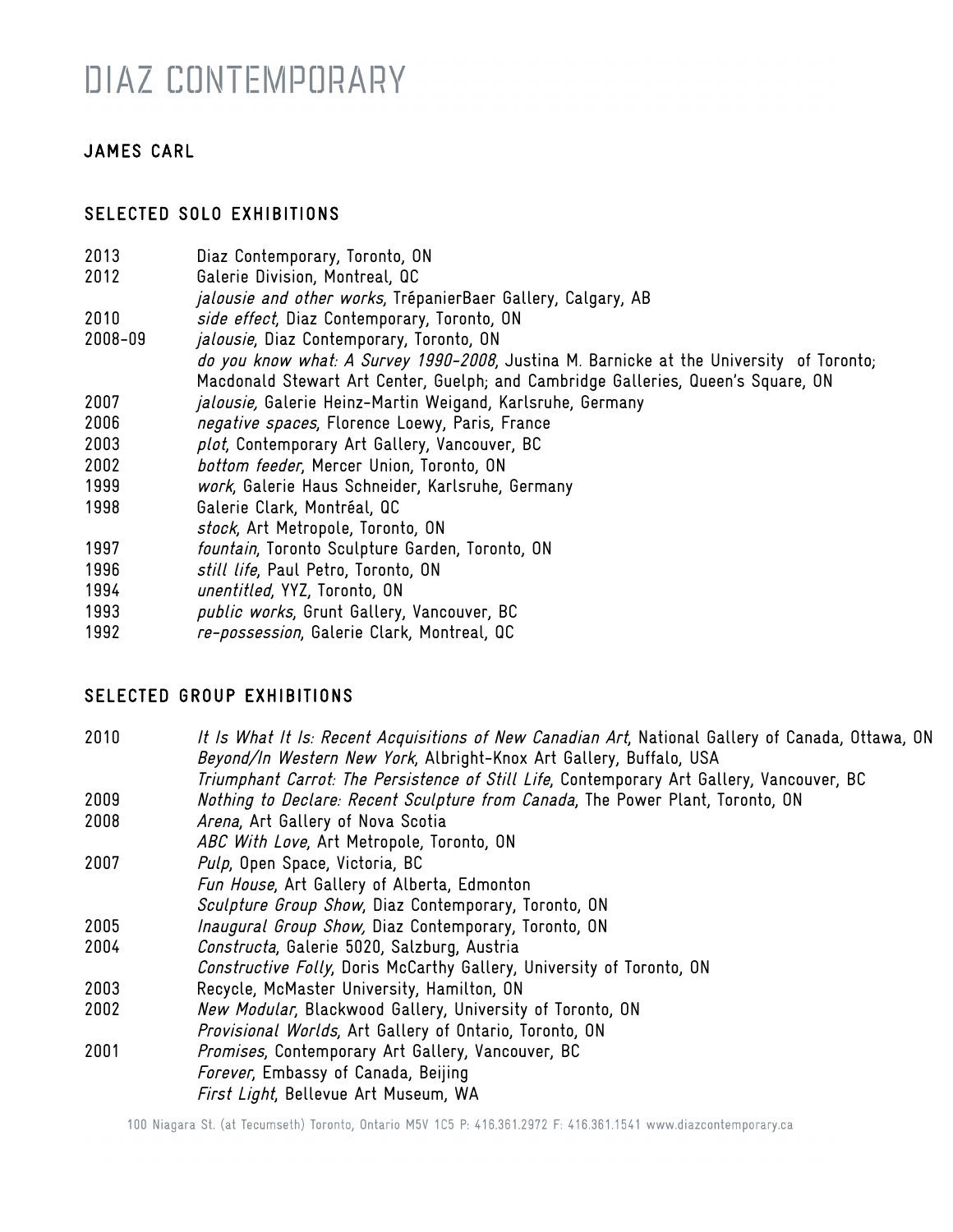## DIAZ CONTEMPORARY

|      | Objets de Convoitise, Galerie 101, Ottawa, ON            |
|------|----------------------------------------------------------|
| 2000 | Minimal Pop, Traywick Gallery, Berkeley, California      |
|      | Minutia, SECCA, North Carolina                           |
|      | Climbing the Walls, Robert Birch Gallery, Toronto, ON    |
| 1999 | New Urban Sculpture, New York Public Art Fund Commission |
|      | Spatial Interest, Workspace, New York                    |
|      | Summit, Galerie 5020, Salzburg                           |
|      | Something, Kunstverein Hannover                          |
|      | I'm the Boss of Myself, Sara Meltzer, New York           |
| 1997 | Wrong Place, Right Time, Double Pleasure, New York       |
|      | Mannequins, Villa Minimo, Hannover                       |
|      | Face Value, PS 122, New York                             |
|      | Vague Pop Part One, View Room, New York                  |
|      |                                                          |

#### PUBLIC ART

2012 thing's end, Toronto International Film Festival Bell Lightbox, Toronto, ON

#### COLLECTIONS

National Gallery of Canada, Ottawa, ON Art Gallery of Ontario, Toronto, ON McCarthy-Tétrault, Toronto, ON Fasken Martineau Dumoulin LLP., Toronto, ON Goodmans LLP, Toronto, ON Art Metropole Archive, National Gallery of Canada Canada Council Art Bank Private Collections Canada, US, China, Germany

#### SELECTED AWARDS

| 2007 | Toronto Arts Council, Ontario Arts Council                 |
|------|------------------------------------------------------------|
| 2006 | Canada Council, Paris Studio                               |
| 2002 | Canada Council, Ontario Arts Council                       |
| 2001 | Canada Council Travel Grant                                |
| 1999 | Louis Comfort Tiffany Award                                |
|      | 1997 & 1999 Canada Council                                 |
| 1996 | Toronto Arts Awards, Protégé Award (conferred by Tom Dean) |

#### SELECTED BIBLIOGRAPHY